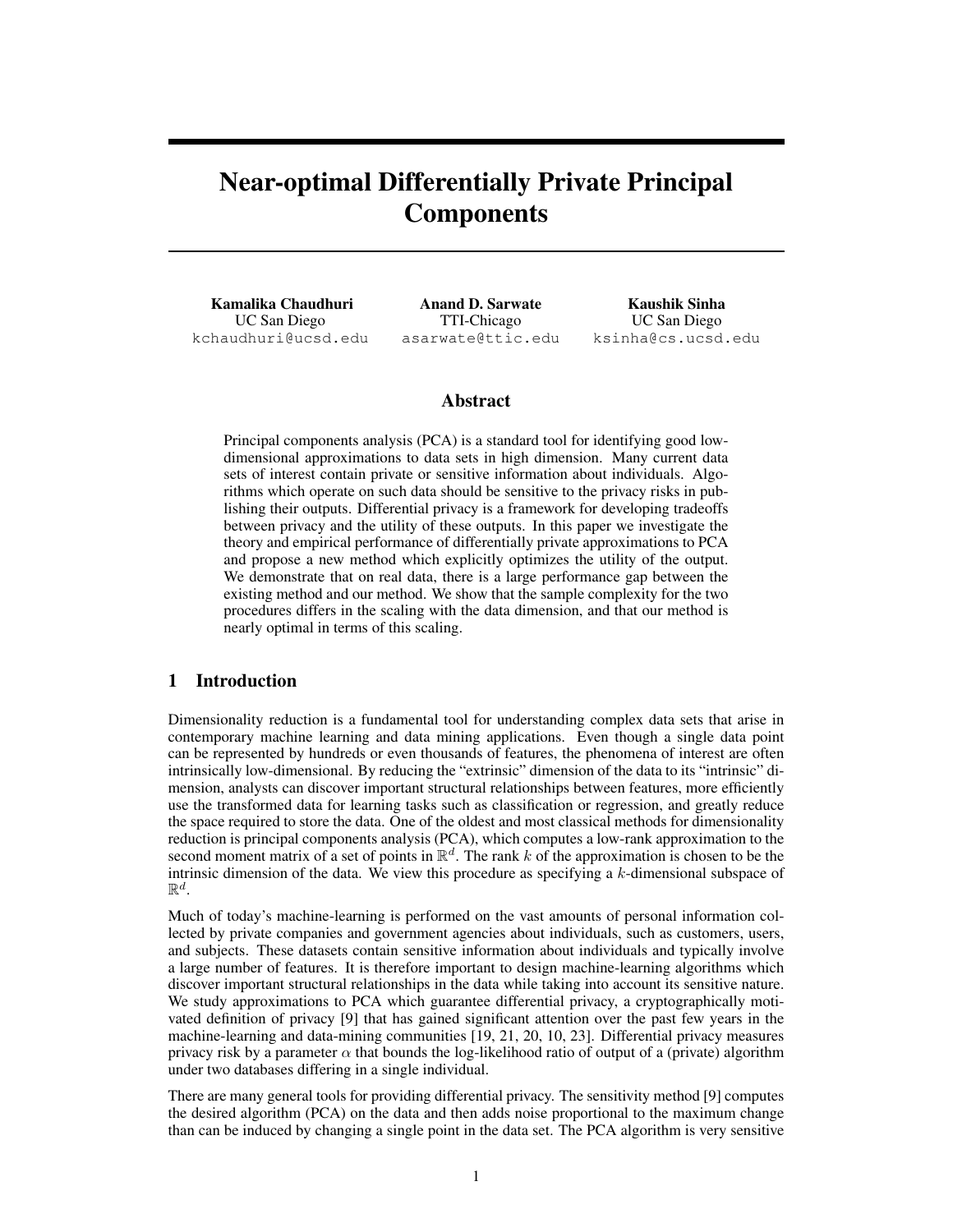in this sense because the top eigenvector can change by  $90^{\circ}$  by changing one point in the data set. Relaxations such as smoothed sensitivity [24] are difficult to compute in this setting as well. The SULQ method of Blum et al. [2] adds noise to the second moment matrix and then runs PCA on the noisy matrix. As our experiments show, the amount of noise required is often quite severe and SULQ seems impractical for data sets of moderate size.

The general SULQ method does not take into account the quality of approximation to the nonprivate PCA output. We address this by proposing a new method, PPCA, that is an instance of the exponential mechanism of McSherry and Talwar [22]. For any  $k < d$ , this differentially private method outputs a *k*-dimensional subspace; the output is biased towards subspaces which are close to the output of PCA. In our case, the method corresponds to sampling from the matrix Bingham distribution. We implement this method using a Markov Chain Monte Carlo (MCMC) procedure due to Hoff [15] and show that it achieves significantly better empirical performance.

In order to understand the performance gap, we prove sample complexity bounds in case of  $k = 1$  for SULQ and PPCA, as well as a general lower bound on the sample complexity for any differentially private algorithm. We show that (up to log factors) the sample complexity scales as  $\Omega(d^{3/2}\sqrt{d})$ for SULQ and as  $O(d)$  for PPCA. Furthermore, any differentially private algorithm requires  $\Omega(d)$ samples, showing that PPCA is nearly optimal in terms of sample complexity as a function of data dimension. These theoretical results suggest that our experiments exhibit the limit of how well  $\alpha$ differentially private algorithms can perform, and our experiments show that this gap should persist for general *k*.

There are several interesting open questions suggested by this work. One set of issues is computational. Differentially privacy is a mathematical definition, but algorithms must be implemented using finite precision machines. Privacy and computation interact in many places, including pseudorandomness, numerical stability, optimization, and in the MCMC procedure we use to implement PPCA; investigating the impact of approximate sampling is an avenue for future work. A second set of issues is theoretical – while the privacy guarantees of PPCA hold for all *k*, our theoretical analysis of sample complexity applies only to  $k = 1$  in which the distance and angles between vectors are related. An interesting direction is to develop theoretical bounds for general *k*; challenges here are providing the right notion of approximation of PCA, and extending the theory using packings of Grassman or Stiefel manifolds.

#### 2 Preliminaries

The data given to our algorithm is a set of *n* vectors  $\mathcal{D} = \{x_1, x_2, \ldots, x_n\}$  where each  $x_i$  corresponds to the private value of one individual,  $x_i \in \mathbb{R}^d$ , and  $\|\dot{x}_i\| \leq 1$  for all *i*. Let  $X = [x_1, \ldots, x_n]$ be the matrix whose columns are the data vectors  $\{x_i\}$ . Let  $A = \frac{1}{n}XX^T$  denote the  $d \times d$  second moment matrix of the data. The matrix A is positive semidefinite, and has Frobenius norm at most 1.

The problem of dimensionality reduction is to find a "good" low-rank approximation to *A*. A popular solution is to compute a rank-*k* matrix *A* which minimizes the norm  $||A - \overline{A}||_F$ , where *k* is much lower than the data dimension *d*. The Schmidt approximation theorem [25] shows that the minimizer is given by the singular value decomposition, also known as the PCA algorithm in some areas of computer science.

Definition 1. *Suppose A is a positive semidefinite matrix whose first k eigenvalues are distinct. Let the eigenvalues of A be*  $\lambda_1(A) \geq \lambda_2(A) \geq \cdots \geq \lambda_d(A) \geq 0$  *and let*  $\Lambda$  *be a diagonal matrix with*  $\Lambda_{ii} = \lambda_i(A)$ . The matrix A decomposes as

$$
A = V\Lambda V^T,\tag{1}
$$

*where V is an orthonormal matrix of eigenvectors. The top-k subspace of A is the matrix*

$$
V_k(A) = [v_1 \ v_2 \ \cdots \ v_k], \tag{2}
$$

*where*  $v_i$  *is the i-th column of*  $V$  *in* (1)*.* 

Given the top-*k* subspace and the eigenvalue matrix  $\Lambda$ , we can form an approximation  $A^{(k)}$  =  $V_k(A)\Lambda_k V_k(A)^T$  to  $\overline{A}$ , where  $\Lambda_k$  contains the *k* largest eigenvalues in  $\Lambda$ . In the special case  $k=1$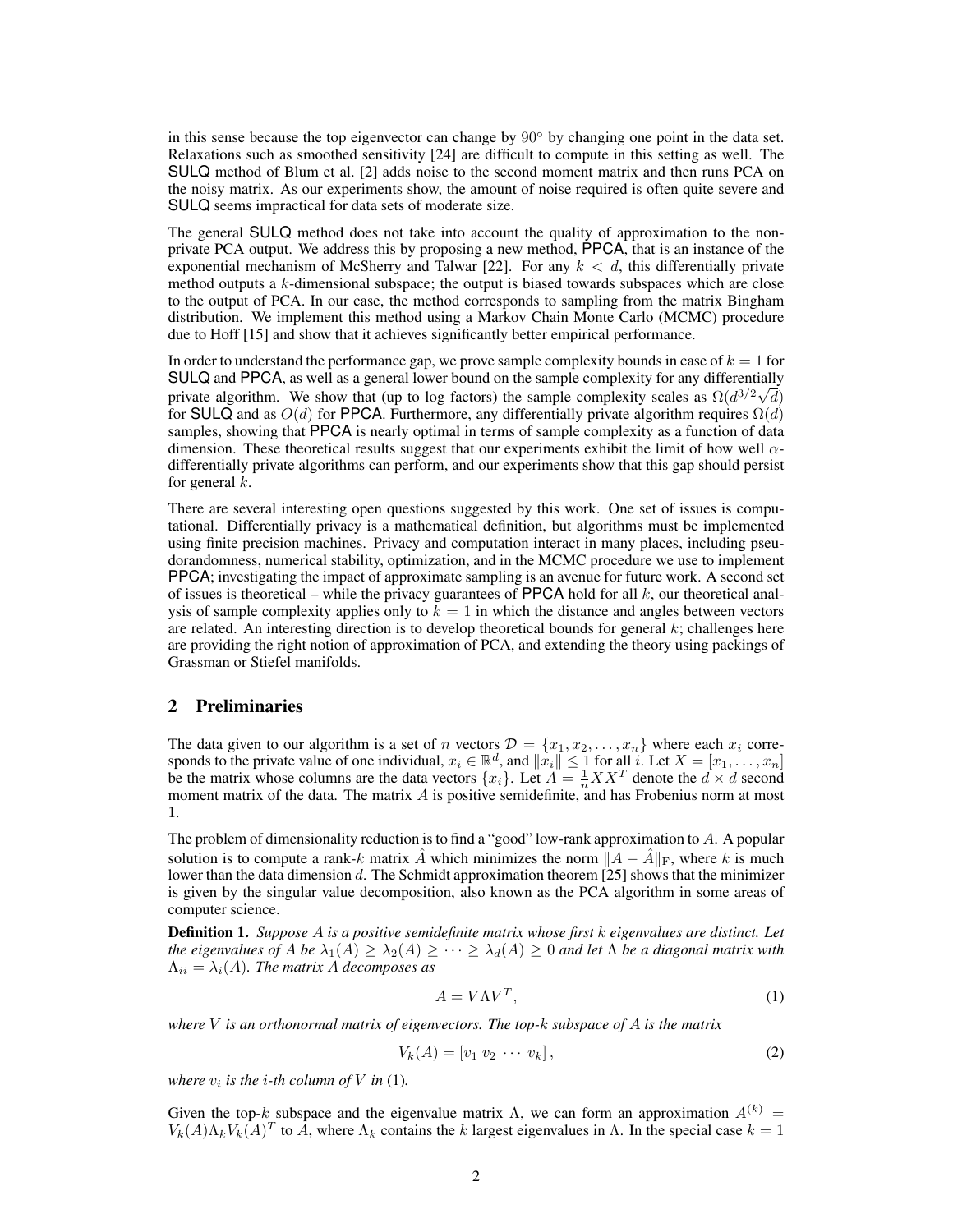we have  $A^{(1)} = \lambda_1(A)v_1v_1^T$ , where  $v_1$  is the eigenvector corresponding to  $\lambda_1(A)$ . We refer to  $v_1$  as the *top eigenvector* of the data. For a  $d \times k$  matrix  $\hat{V}$  with orthonormal columns, the quality of  $\hat{V}$  in approximating *A* can be measured by

$$
q_{\mathcal{F}}(\hat{V}) = \text{tr}\left(\hat{V}^T A \hat{V}\right). \tag{3}
$$

The  $\hat{V}$  which maximizes  $q(\hat{V})$  has columns equal to  $\{v_i : i \in [k]\}$ , corresponding to the top *k* eigenvectors of *A*.

Our theoretical results apply to the special case  $k = 1$ . For these results, we measure the inner product between the output vector  $\hat{v}_1$  and the true top eigenvector  $v_1$ :

$$
q_{\mathcal{A}}(\hat{v}_1) = |\langle \hat{v}_1, v_1 \rangle|.
$$
 (4)

This is related to (3). If we write  $\hat{v}_1$  in the basis spanned by  $\{v_i\}$ , then

$$
q_{\rm F}(\hat{v}_1) = \lambda_1 q_{\rm A}(\hat{v}_1)^2 + \sum_{i=2}^d \lambda_i \langle \hat{v}_1, v_i \rangle^2.
$$

Our proof techniques use the geometric properties of  $q_A(\cdot)$ .

**Definition 2.** A randomized algorithm  $A(\cdot)$  is an  $(\rho, \eta)$ -close approximation to the top eigenvector *if for all data sets D of n points,*

$$
\mathbb{P}\left(q_{\mathcal{A}}(\mathcal{A}(\mathcal{D}))\geq\rho\right)\geq1-\eta,\tag{5}
$$

*where the probability is taken over*  $A(\cdot)$ *.* 

We study approximations to  $\hat{A}$  that preserve the privacy of the underlying data. The notion of privacy that we use is differential privacy, which quantifies the privacy guaranteed by a randomized algorithm *P* applied to a data set *D*.

**Definition 3.** An algorithm  $A(\mathcal{B})$  taking values in a set  $\mathcal T$  provides  $\alpha$ -differential privacy if

$$
\sup_{S} \sup_{\mathcal{D}, \mathcal{D}'} \frac{\mu(S \mid B = \mathcal{D})}{\mu(S \mid B = \mathcal{D}')} \le e^{\alpha},\tag{6}
$$

*where the first supremum is over all measurable*  $S \subseteq T$ , the second is over all data sets D and  $D'$  *differing in a single entry, and*  $\mu(\cdot|\mathcal{B})$  *is the conditional distribution (measure) on*  $\mathcal T$  *induced by the output A*(*B*) *given a data set B. The ratio is interpreted to be 1 whenever the numerator and denominator are both 0.*

**Definition 4.** An algorithm  $A(\mathcal{B})$  taking values in a set  $\mathcal{T}$  provides  $(\alpha, \delta)$ -differential privacy if

$$
\mathbb{P}\left(\mathcal{A}(\mathcal{D})\in\mathcal{S}\right)\leq e^{\alpha}\mathbb{P}\left(\mathcal{A}(\mathcal{D}')\in\mathcal{S}\right)+\delta,\tag{7}
$$

*for all all measurable*  $S \subseteq T$  *and all data sets*  $D$  *and*  $D'$  *differing in a single entry.* 

Here  $\alpha$  and  $\delta$  are privacy parameters, where low  $\alpha$  and  $\delta$  ensure more privacy. For more details about these definitions, see [9, 26, 8]. The second privacy guarantee is weaker; the parameter  $\delta$  bounds the probability of failure, and is typically chosen to be quite small.

In this paper we are interested in proving results on the sample complexity of differentially private algorithms that approximate PCA. That is, for a given  $\alpha$  and  $\rho$ , how large must the number of individuals *n* in the data set be such that it is  $\alpha$ -differentially private and also a  $(\rho, \eta)$ -close approximation to PCA? It is well known that as the number of individuals  $n$  grows, it is easier to guarantee the same level of privacy with relatively less noise or perturbation, and therefore the utility of the approximation also improves. Our results characterize how privacy and utility scale with *n* and the tradeoff between them for fixed *n*.

Related Work Differential privacy was proposed by Dwork et al. [9], and has spawned an extensive literature of general methods and applications [1, 21, 27, 6, 24, 3, 22, 10] Differential privacy has been shown to have strong *semantic* guarantees [9, 17] and is resistant to many attacks [12] that succeed against some other definitions of privacy. There are several standard approaches for designing differentially-private data-mining algorithms, including input perturbation [2], output perturbation [9], the exponential mechanism [22], and objective perturbation [6]. To our knowledge, other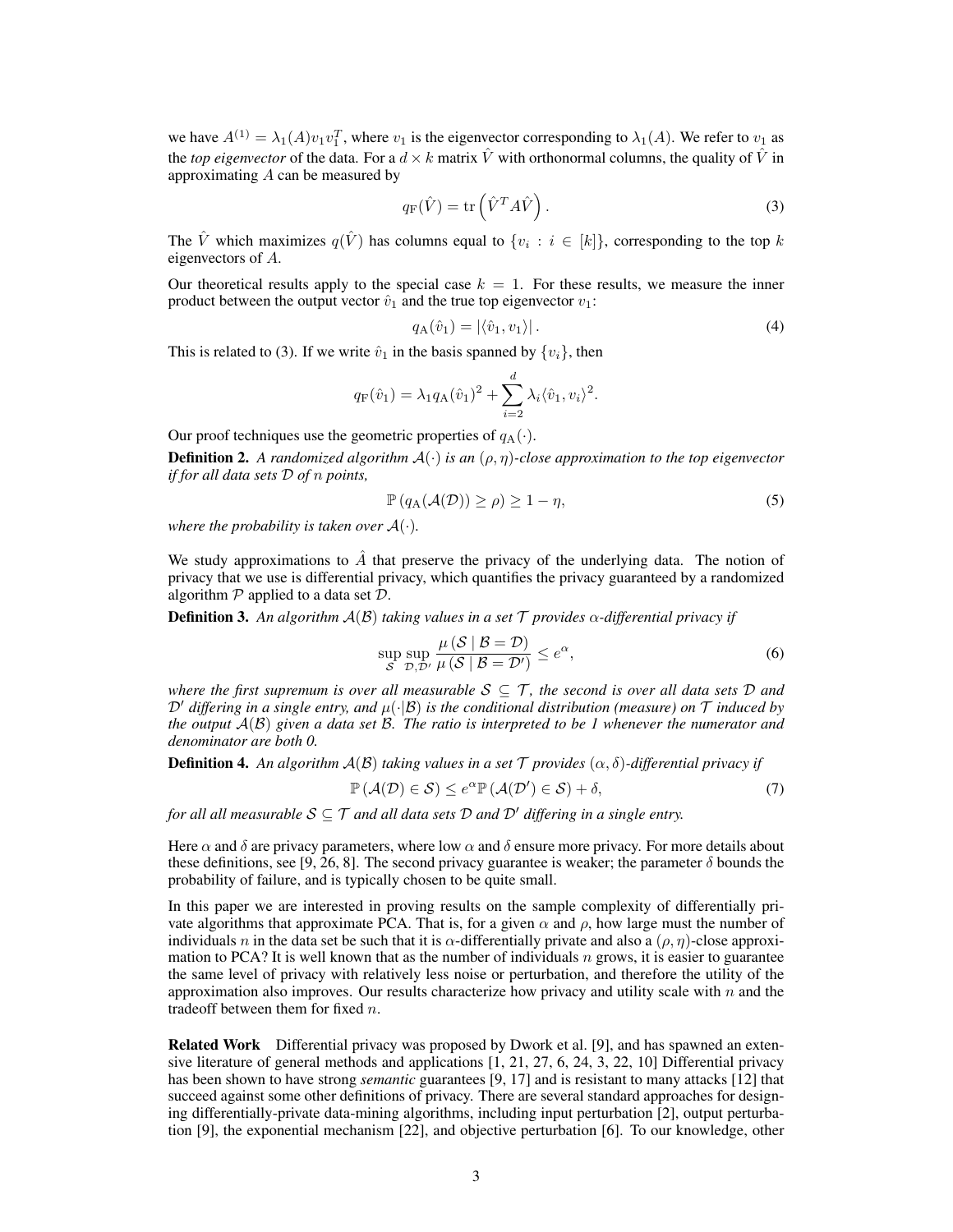than SULQ method [2], which provides a general differentially-private input perturbation algorithm, this is the first work on differentially-private PCA. Independently, [14] consider the problem of differentially-private low-rank matrix reconstruction for applications to sparse matrices; provided certain coherence conditions hold, they provide an algorithm for constructing a rank 2*k* approximation *B* to a matrix *A* such that  $||A - B||_F$  is  $O(||A - A_k||)$  plus some additional terms which depend on  $d$ ,  $k$  and  $n$ ; here  $A_k$  is the best rank  $k$  approximation to  $A$ . Because of their additional assumptions, their bounds are generally incomparable to ours, and our bounds are superior for dense matrices.

The data-mining community has also considered many different models for privacy-preserving computation – see Fung et al. for a survey with more references [11]. Many of the models used have been shown to be susceptible to composition attacks, when the adversary has some amount of prior knowledge [12]. An alternative line of privacy-preserving data-mining work [28] is in the Secure Multiparty Computation setting; one work [13] studies privacy-preserving singular value decomposition in this model. Finally, dimension reduction through random projection has been considered as a technique for sanitizing data prior to publication [18]; our work differs from this line of work in that we offer differential privacy guarantees, and we only release the PCA subspace, not actual data. Independently, Kapralov and Talwar [16] have proposed a dynamic programming algorithm for differentially private low rank matrix approximation which involves sampling from a distribution induced by the exponential mechanism. The running time of their algorithm is  $O(d^6)$ , where *d* is the data dimension.

## 3 Algorithms and results

In this section we describe differentially private techniques for approximating (2). The first is a modified version of the SULQ method [2]. Our new algorithm for differentially-private PCA, PPCA, is an instantiation of the exponential mechanism due to McSherry and Talwar [22]. Both procedures provide differentially private approximations to the top- $k$  subspace: SULQ provides  $(\alpha, \delta)$ differential privacy and PPCA provides  $\alpha$ -differential privacy.

Input perturbation. The only differentially-private approximation to PCA prior to this work is the SULQ method [2]. The SULQ method perturbs each entry of the empirical second moment matrix *A* to ensure differential privacy and releases the top *k* eigenvectors of this perturbed matrix. In particular, SULQ recommends adding a matrix *N* of i.i.d. Gaussian noise of variance  $\frac{8d^2 \log^2(d/\delta)}{n^2\alpha^2}$ and applies the PCA algorithm to  $\overline{A} + N$ . This guarantees a weaker privacy definition known as  $(\alpha, \delta)$ -differential privacy. One problem with this approach is that with probability 1 the matrix  $A + N$  is not symmetric, so the largest eigenvalue may not be real and the entries of the corresponding eigenvector may be complex. Thus the SULQ algorithm is not a good candidate for practical privacy-preserving dimensionality reduction.

However, a simple modification to the basic SULQ approach does guarantee  $(\alpha, \delta)$  differential privacy. Instead of adding a asymmetric Gaussian matrix, the algorithm can add the a symmetric matrix with i.i.d. Gaussian entries *N*. That is, for  $1 \le i \le j \le d$ , the variable  $N_{ij}$  is an independent Gaussian random variable with variance  $\beta^2$ . Note that this matrix is symmetric but not necessarily positive semidefinite, so some eigenvalues may be negative but the eigenvectors are all real. A derivation for the noise variance is given in Theorem 1.

#### Algorithm 1: Algorithm MOD-SULQ (input pertubation)

**inputs**:  $d \times n$  data matrix *X*, privacy parameter  $\alpha$ , parameter  $\delta$ 

outputs:  $d \times k$  matrix  $\hat{V}_k = [\hat{v}_1 \hat{v}_2 \cdots \hat{v}_k]$  with orthonormal columns 1 Set  $A = \frac{1}{n} X X^T$ .;

- 2 Set  $\beta = \frac{d+1}{n\alpha}$  $\sqrt{2\log\left(\frac{d^2+d}{\delta 2\sqrt{2\pi}}\right)}$  $+\frac{1}{\sqrt{\alpha}n}$ . Generate a  $d \times d$  symmetric random matrix *N* whose entries are i.i.d. drawn from  $\mathcal{N}(0, \beta^2)$ .;
- 3 Compute  $\hat{V}_k = V_k(A+N)$  according to (2). ;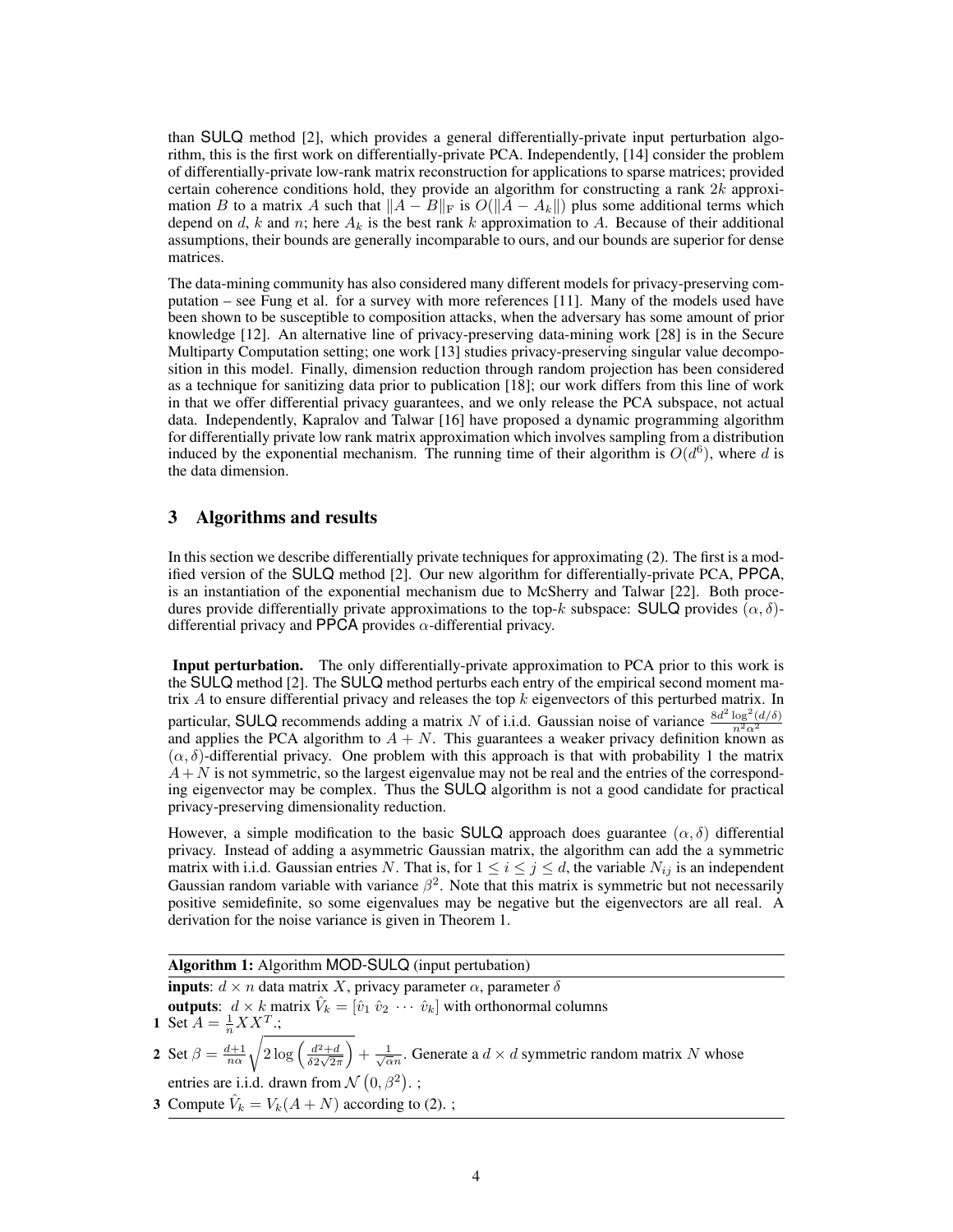Exponential mechanism. Our new method, PPCA, randomly samples a *k*-dimensional subspace from a distribution that ensures differential privacy and is biased towards high utility. The distribution from which our released subspace is sampled is known in the statistics literature as the matrix Bingham distribution [7], which we denote by  $BMF_k(B)$ . The algorithm is in terms of general  $k < d$  but our theoretical results focus on the special case  $k = 1$  where we wish to release a onedimensional approximation to the data covariance matrix. The matrix Bingham distribution takes values on the set of all *k*-dimensional subspaces of  $\mathbb{R}^d$  and has a density equal to

$$
f(V) = \frac{1}{{}_1F_1\left(\frac{1}{2}k, \frac{1}{2}d, B\right)} \exp(\text{tr}(V^T B V)),\tag{8}
$$

where *V* is a  $d \times k$  matrix whose columns are orthonormal and  ${}_1F_1\left(\frac{1}{2}k,\frac{1}{2}d,B\right)$  is a confluent hypergeometric function [7, p.33].

| <b>Algorithm 2:</b> Algorithm PPCA (exponential mechanism)                                                               |  |  |  |  |  |
|--------------------------------------------------------------------------------------------------------------------------|--|--|--|--|--|
| <b>inputs</b> : $d \times n$ data matrix X, privacy parameter $\alpha$ , dimension k                                     |  |  |  |  |  |
| <b>outputs</b> : $d \times k$ matrix $\hat{V}_k = [\hat{v}_1 \ \hat{v}_2 \ \cdots \ \hat{v}_k]$ with orthonormal columns |  |  |  |  |  |
| 1 Set $A = \frac{1}{n} X X^T$ ;                                                                                          |  |  |  |  |  |
| 2 Sample $\hat{V}_k = \text{BMF}(n \frac{\alpha}{2} A)$ ;                                                                |  |  |  |  |  |

By combining results on the exponential mechanism [22] along with properties of PCA algorithm, we can show that this procedure is differentially private. In many cases, sampling from the distribution specified by the exponential mechanism distribution may be difficult computationally, especially for continuous-valued outputs. We implement PPCA using a recently-proposed Gibbs sampler due to Hoff [15]. Gibbs sampling is a popular Markov Chain Monte Carlo (MCMC) technique in which samples are generated according to a Markov chain whose stationary distribution is the density in (8). Assessing the "burn-in time" and other factors for this procedure is an interesting question in its own right; further details are in Section E.3.

Other approaches. There are other general algorithmic strategies for guaranteeing differential privacy. The sensitivity method [9] adds noise proportional to the maximum change that can be induced by changing a single point in the data set. Consider a data set  $D$  with  $m + 1$  copies of a unit vector *u* and *m* copies of a unit vector *u'* with  $u \perp u'$  and let  $\mathcal{D}'$  have *m* copies of *u* and  $m+1$  copies of *u'*. Then  $v_1(D) = u$  but  $v_1(D') = u'$ , so  $||v_1(D) - v_1(D')|| = \sqrt{2}$ . Thus the global sensitivity does not scale with the number of data points, so as *n* increases the variance of the noise required by the Laplace mechanism [9] will not decrease. An alternative to global sensitivity is smooth sensitivity [24]; except for special cases, such as the sample median, smooth sensitivity is difficult to compute for general functions. A third method for computing private, approximate solutions to high-dimensional optimization problems is objective perturbation [6]; to apply this method, we require the optimization problems to have certain properties (namely, strong convexity and bounded norms of gradients), which do not apply to PCA.

Main results. Our theoretical results are sample complexity bounds for PPCA and MOD-SULQ as well as a general lower bound on the sample complexity for any  $\alpha$ -differentially private algorithm. These results show that the PPCA is nearly optimal in terms the scaling of the sample complexity with respect to the data dimension *d*, privacy parameter  $\alpha$ , and eigengap  $\Delta$ . We further show that MOD-SULQ requires more samples as a function of *d*, despite having a slightly weaker privacy guarantee. Proofs are deferred to the supplementary material.

Even though both algorithms can output the top- $k$  PCA subspace for general  $k \leq d$ , we prove results for the case  $k = 1$ . Finding the scaling behavior of the sample complexity with k is an interesting open problem that we leave for future work; challenges here are finding the right notion of approximation of the PCA, and extending the theory using packings of Grassman or Stiefel manifolds.

**Theorem 1.** For the  $\beta$  in Algorithm 1, the **MOD-SULQ** algorithm is  $(\alpha, \delta)$  differentially private. **Theorem 2.** Algorithm PPCA is  $\alpha$ -differentially private.

The fact that these two algorithms are differentially private follows from some simple calculations. Our first sample complexity result provides an upper bound on the number of samples required by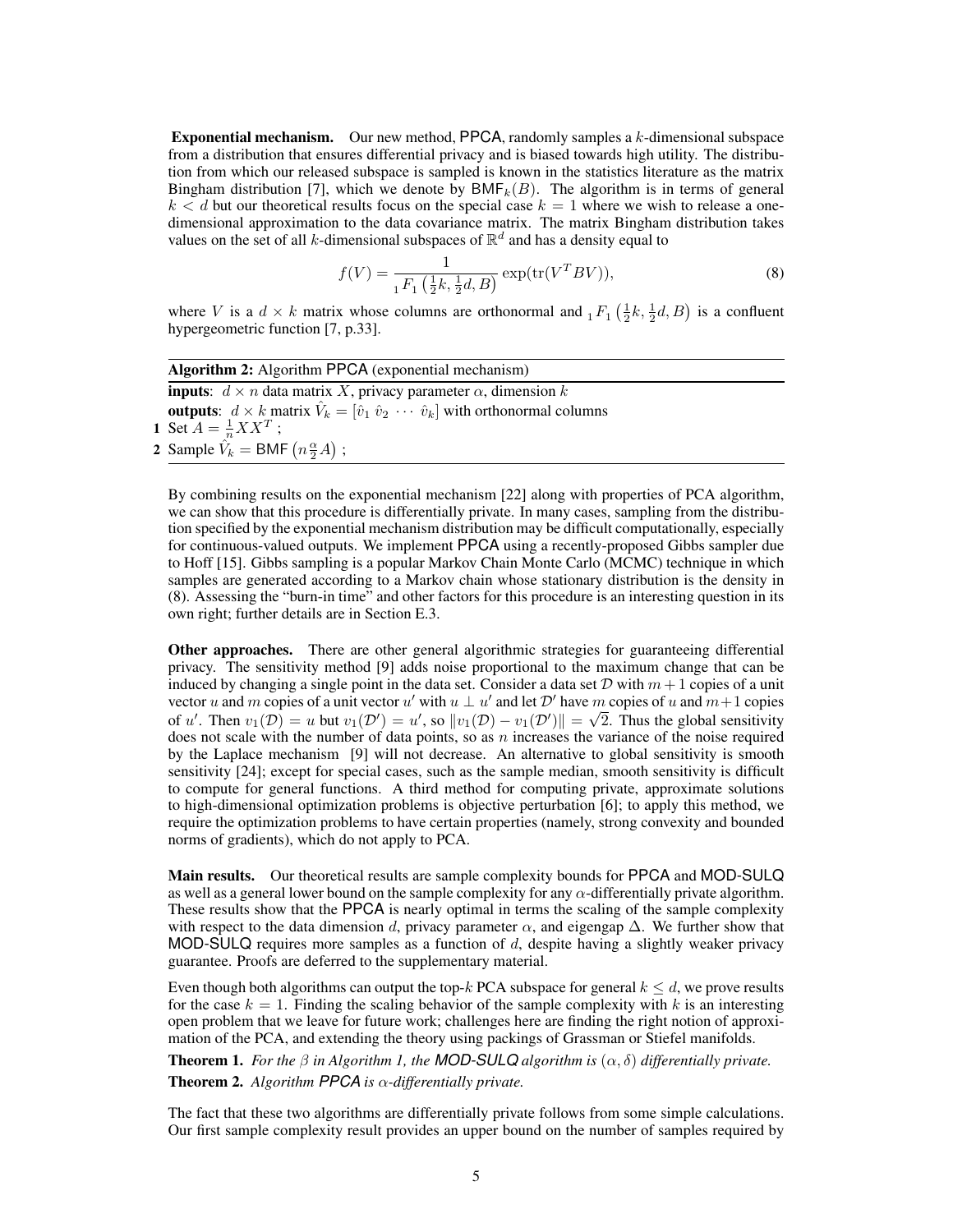PPCA to guarantee a certain level of privacy and accuracy. The sample complexity of PPCA *n* grows linearly with the dimension *d*, inversely with  $\alpha$ , and inversely with the correlation gap  $(1 - \rho)$ and eigenvalue gap  $\lambda_1(A) - \lambda_2(A)$ .

**Theorem 3** (Sample complexity of PPCA). *If*  $n > \frac{d}{\alpha(1-\rho)(\lambda_1-\lambda_2)}$  $\left(\frac{\log(1/\eta)}{d} + \log\frac{4\lambda_1}{(1-\rho^2)(\lambda_1-\lambda_2)}\right)$ ⌘ *, then PPCA is a*  $(\rho, \eta)$ *-close approximation to PCA.* 

Our second result shows a lower bound on the number of samples required by  $any \alpha$ -differentiallyprivate algorithm to guarantee a certain level of accuracy for a large class of datasets, and uses proof techniques in [4, 5].

**Theorem 4** (Sample complexity lower bound). *Fix d*,  $\alpha$ ,  $\Delta \leq \frac{1}{2}$  *and let*  $1 - \phi =$  $\exp\left(-2 \cdot \frac{\ln 8 + \ln(1 + \exp(d))}{d - 2}\right)$  $\int$ . For any  $\rho \geq 1 - \frac{1-\phi}{16}$ , no  $\alpha$ -differentially private algorithm A can  $a$ pproximate PCA with expected utility greater than  $\rho$  on all databases with  $n$  points in dimension  $d$ *having eigenvalue gap*  $\Delta$ , where  $n < \max \left\{ \frac{d}{\Delta \alpha}, \sqrt{\frac{1-\phi}{80}} \cdot \frac{d}{\Delta \alpha \sqrt{1-\rho}} \right\}$  $\mathcal{L}$ *.*

Theorem 3 shows that if *n* scales like  $\frac{d}{\alpha \Delta (1-\rho)} \log \frac{1}{1-\rho^2}$  then PPCA produces an approximation  $\hat{v}_1$ that has correlation  $\rho$  with  $v_1$ , whereas Theorem 4 shows that *n* must scale like  $\frac{d}{\alpha \Delta \sqrt{(1-\rho)}}$  for any  $\alpha$ -differentially private algorithm. In terms of scaling with *d*,  $\alpha$  and  $\Delta$ , the upper and lower bounds match, and they also match up to square-root factors with respect to the correlation. By contrast, the following lower bound on the number of samples required by MOD-SULQ to ensure a certain level of accuracy shows that MOD-SULQ has a less favorable scaling with dimension.

Theorem 5 (Sample complexity lower bound for MOD-SULQ). *There are constants c and c*<sup>0</sup> *such that if*  $n < c \frac{d^{3/2} \sqrt{\log(d/\delta)}}{2}$  $\frac{\log(u/\theta)}{\alpha} (1 - c'(1 - \rho))$ , then there is a dataset of size *n* in dimension *d* such that *the top PCA direction*  $v$  *and the output*  $\hat{v}$  *<i>of MOD-SULQ satisfy*  $\mathbf{E}[|\langle \hat{v}_1, v_1 \rangle|] \leq \rho$ .

Notice that the dependence on *n* grows as  $d^{3/2}$  in SULQ as opposed to *d* in PPCA. Dimensionality reduction via PCA is often used in applications where the data points occupy a low dimensional space but are presented in high dimensions. These bounds suggest that PPCA is better suited to such applications than MOD-SULQ. We next turn to validating this intuition on real data.

## 4 Experiments

We chose four datasets from four different domains – kddcup99, which includes features of 494*,*021 network connections, census, a demographic data set on 199*,* 523 individuals, localization, a medical dataset with 164*,*860 instances of sensor readings on individuals engaged in different activities, and insurance, a dataset on product usage and demographics of 9*,*822 individuals. After preprocessing, the dimensions of these datasets are 116, 513, 44 and 150 respectively. We chose *k* to be 4, 8, 10, and 11 such that the top-*k* PCA subspace had  $q_F(V_k)$  at least 80% of  $||A||_F$ . More details are in Appendix E in the supplementary material.

We ran three algorithms on these data sets : standard (non-private) PCA, MOD-SULQ with  $\alpha = 0.1$ and  $\delta = 0.01$ , and PPCA with  $\alpha = 0.1$ . As a sanity check, we also tried a uniformly generated random projection – since this projection is data-independent we would expect it to have low utility. Standard PCA is non-private; changing a single data point will change the output, and hence violate differential privacy. We measured the utility  $q_F(U)$ , where U is the *k*-dimensional subspace output by the algorithm;  $||U||$  is maximized when *U* is the top-*k* PCA subspace, and thus this reflects how close the output subspace is to the true PCA subspace in terms of representing the data. Although our theoretical results hold for  $q_A(\cdot)$ , the "energy"  $q_F(\cdot)$  is more relevant in practice for larger *k*.

Figures 1(a), 1(b), 1(c), and 1(d) show  $q_F(U)$  as a function of sample size for the *k*-dimensional subspace output by PPCA, MOD-SULQ, non-private PCA, and random projections. Each value in the figure is an average over 5 random permutations of the data, as well as 10 random starting points of the Gibbs sampler per permutation (for PPCA), and 100 random runs per permutation (for MOD-SULQ and random projections).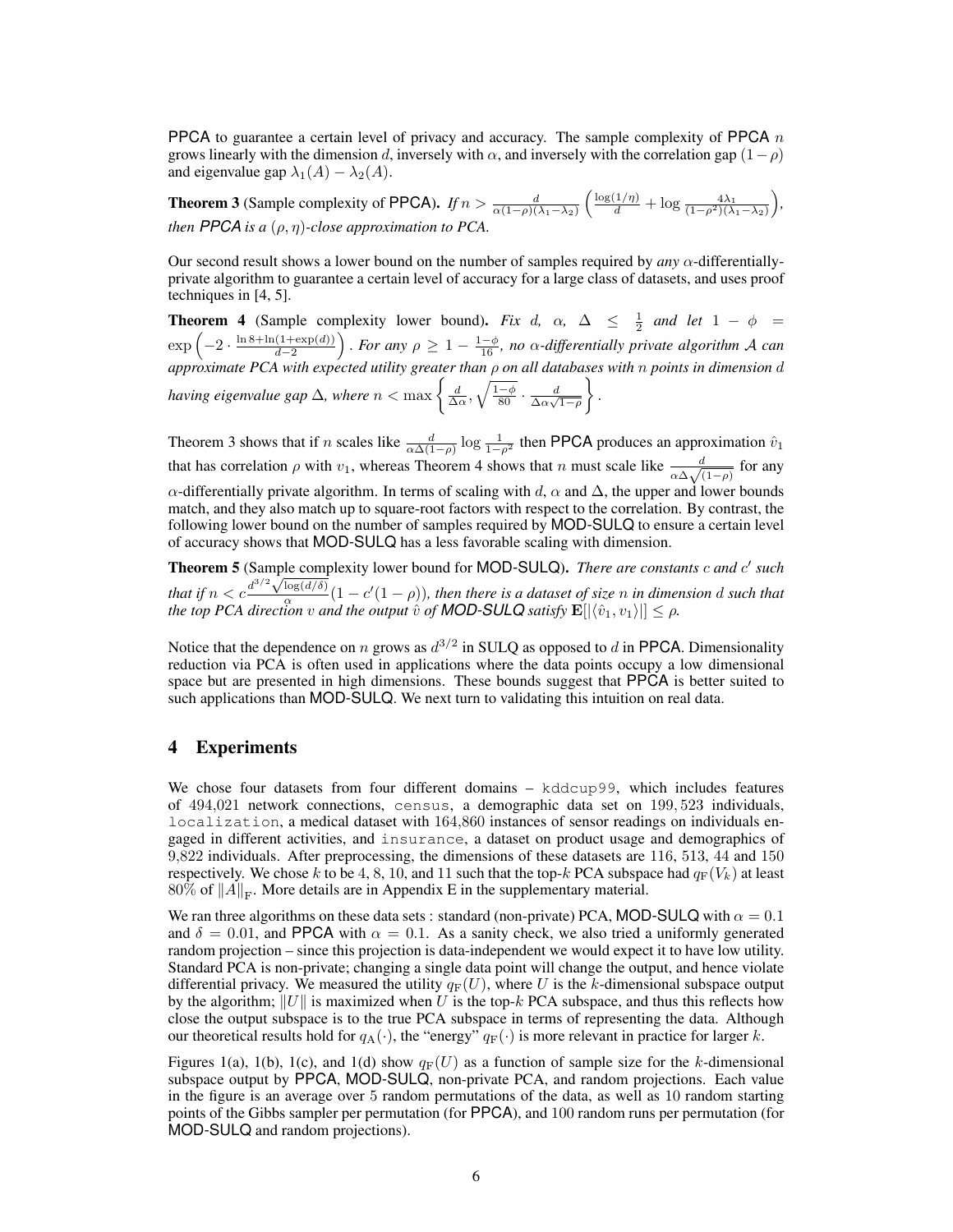

Figure 1: Utility  $q_F(U)$  for the four data sets

|                            | Non-private $PCA$   $PPCA$ |             |                                                        | MOD-SULQ   Random projections |
|----------------------------|----------------------------|-------------|--------------------------------------------------------|-------------------------------|
| <b>KDDCUP</b>              | $98.97 \pm 0.05$           |             | $98.95 \pm 0.05$   $98.18 \pm 0.65$   $98.23 \pm 0.49$ |                               |
| LOCALIZATION   $100 \pm 0$ |                            | $100 \pm 0$ | $97.06 \pm 2.17$   $96.28 \pm 2.34$                    |                               |

Table 1: Classification accuracy in the *k*-dimensional subspaces for kddcup99(*k* = 4), and localization( $k = 10$ ) in the *k*-dimensional subspaces reported by the different algorithms.

The plots show that PPCA always outperforms MOD-SULQ, and approaches the performance of non-private PCA with increasing sample size. By contrast, for most of the problems and sample sizes considered by our experiments, MOD-SULQ does not perform much better than random projections. The only exception is localization, which has much lower dimension (44). This confirms that MOD-SULQ does not scale very well with the data dimension *d*. The performance of both MOD-SULQ and PPCA improve as the sample size increases; the improvement is faster for PPCA than for MOD-SULQ. However, to be fair, MOD-SULQ is simpler and hence runs faster than PPCA. At the sample sizes in our experiments, the performance of non-private PCA does not improve much with a further increase in samples. Our theoretical results suggest that the performance of differentially private PCA cannot be significantly improved over these experiments.

Effect of privacy on classification. A common use of a dimension reduction algorithm is as a precursor to classification or clustering; to evaluate the effectiveness of the different algorithms, we projected the data onto the subspace output by the algorithms, and measured the classification accuracy using the projected data. The classification results are summarized in Table 4. We chose the *normal* vs. all classification task in kddcup99, and the *falling* vs. all classification task in  $localization.$ <sup>1</sup> We used a linear SVM for all classification experiments.

For the classification experiments, we used half of the data as a holdout set for computing a projection subspace. We projected the classification data onto the subspace computed based on the holdout set; 10% of this data was used for training and parameter-tuning, and the rest for testing. We repeated the classification process 5 times for 5 different (random) projections for each algorithm, and then ran the entire procedure over 5 random permutations of the data. Each value in the figure is thus an average over  $5 \times 5 = 25$  rounds of classification.

<sup>&</sup>lt;sup>1</sup>For the other two datasets, census and insurance, the classification accuracy of linear SVM after (non-private) PCAs is as low as always predicting the majority label.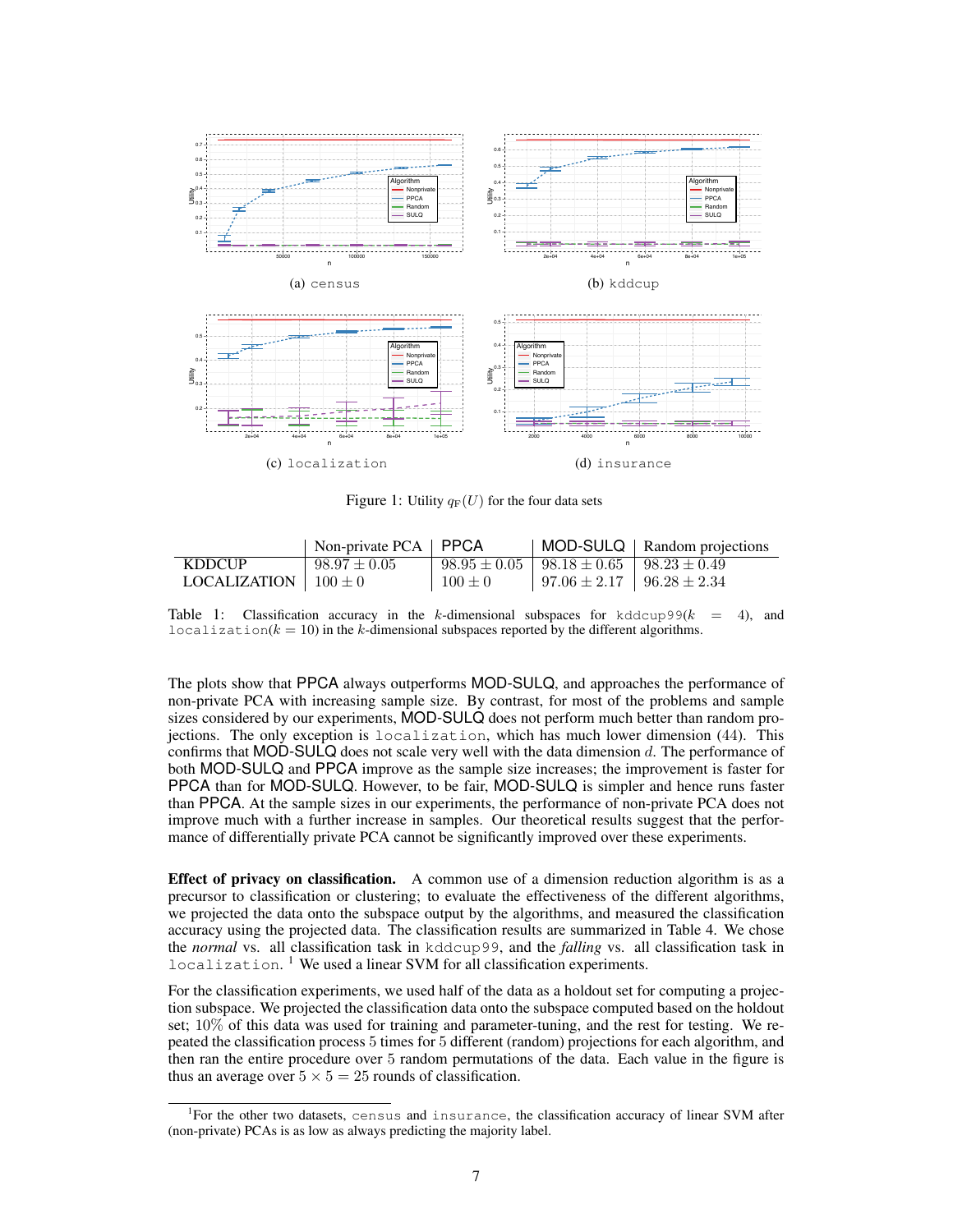

Figure 2: Plot of  $q_F(U)$  versus  $\alpha$  for a synthetic data set with  $n = 5,000$ ,  $d = 10$ , and  $k = 2$ .

The classification results show that our algorithm performs almost as well as non-private PCA for classification in the top *k* PCA subspace, while the performance of MOD-SULQ and random projections are a little worse. The classification accuracy while using MOD-SULQ and random projections also appears to have higher variance compared to our algorithm and non-private PCA; this can be explained by the fact that these projections tend to be farther from the PCA subspace, in which the data has higher classification accuracy.

Effect of the privacy requirement. To check the effect of the privacy requirement, we generated a synthetic data set of  $n = 5,000$  points drawn from a Gaussian distribution in  $d = 10$  with mean 0 and whose covariance matrix had eigenvalues  $\{0.5, 0.30, 0.04, 0.03, 0.02, 0.01, 0.004, 0.003, 0.001, 0.001\}$ . In this case the space spanned by the top two eigenvectors has most of the energy, so we chose  $k = 2$  and plotted the utility  $q_F(\cdot)$  for nonprivate PCA, MOD-SULQ with  $\delta = 0.05$ , and PPCA. We drew 100 samples from each privacypreserving algorithm and the plot of the average utility versus  $\alpha$  is shown in Figure 2. As  $\alpha$  increases, the privacy requirement is relaxed and both MOD-SULQ and PPCA approach the utility of PCA without privacy constraints. However, for moderate  $\alpha$  the PPCA still captures most of the utility, whereas the gap between MOD-SULQ and PPCA becomes quite large.

## 5 Conclusion

In this paper we investigated the theoretical and empirical performance of differentially private approximations to PCA. Empirically, we showed that MOD-SULQ and PPCA differ markedly in how well they approximate the top-*k* subspace of the data. The reason for this, theoretically, is that the sample complexity of MOD-SULQ scales with  $d^{3/2}\sqrt{\log d}$  whereas PPCA scales with *d*. Because **PPCA** uses the exponential mechanism with  $q_F(\cdot)$  as the utility function, it is not surprising that it performs well. However, MOD-SULQ often had a performance comparable to random projections, indicating that the real data sets we used were too small for it to be effective. We furthermore showed that PPCA is nearly optimal, in that any differentially private approximation to PCA must use  $\Omega(d)$  samples.

Our investigation brought up many interesting issues to consider for future work. The description of differentially private algorithms assume an ideal model of computation : real systems require additional security assumptions that have to be verified. The difference between truly random noise and pseudorandomness and the effects of finite precision can lead to a gap between the theoretical ideal and practice. Numerical optimization methods used in objective perturbation [6] can only produce approximate solutions, and have complex termination conditions unaccounted for in the theoretical analysis. Our MCMC sampling has this flavor : we cannot sample exactly from the Bingham distribution because we must determine the Gibbs sampler's convergence empirically. Accounting for these effects is an interesting avenue for future work that can bring theory and practice together.

Finally, more germane to the work on PCA here is to prove sample complexity results for general *k* rather than the case  $k = 1$  here. For  $k = 1$  the utility functions  $q_F(\cdot)$  and  $q_A(\cdot)$  are related, but for general *k* it is not immediately clear what metric best captures the idea of "approximating" PCA. Developing a framework for such approximations is of interest more generally in machine learning.